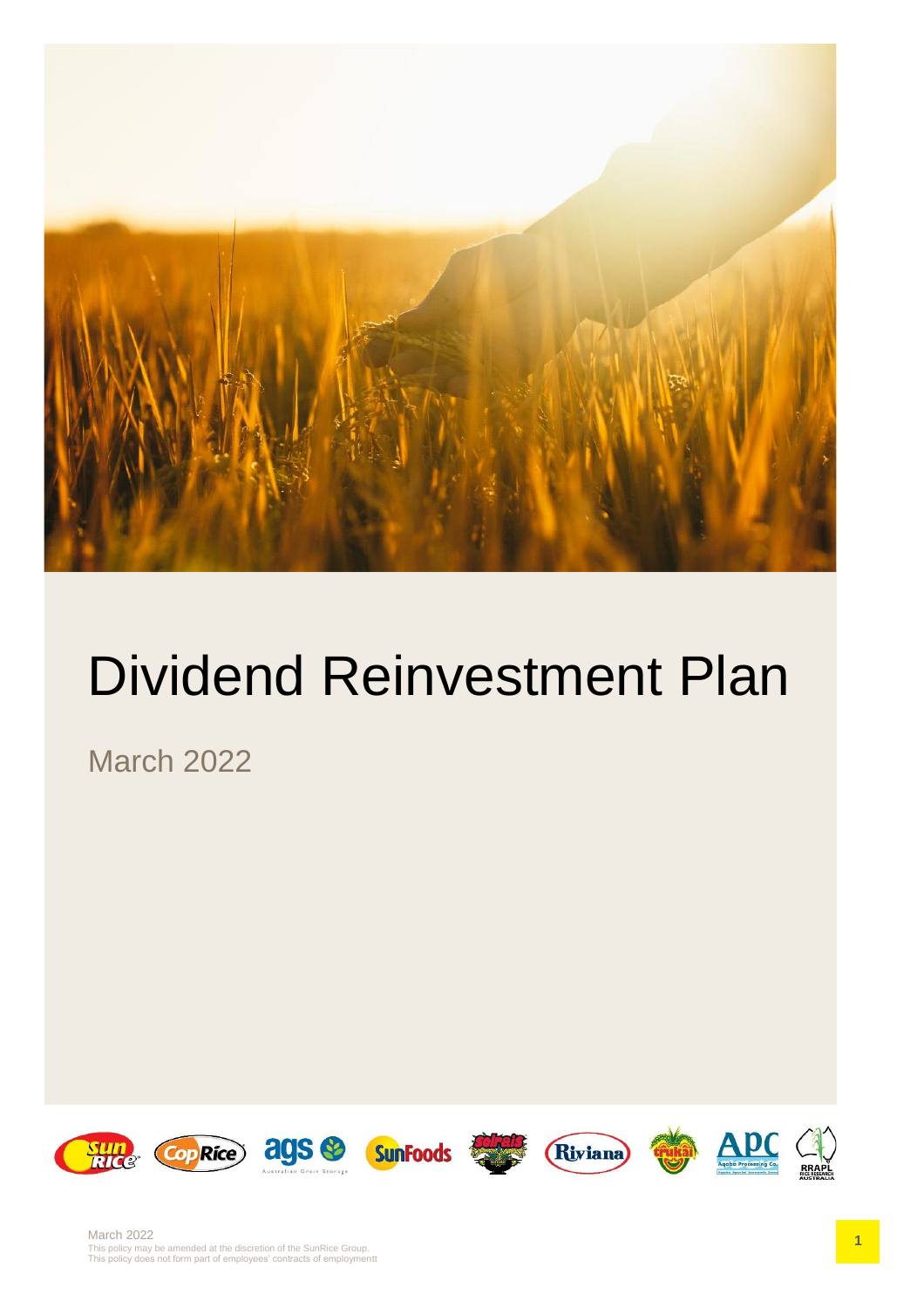

# 1. SUMMARY OF THE PLAN

#### **Reinvesting in B Class Shares in SunRice is simple and optional**

The Ricegrowers Limited (SunRice) Dividend Reinvestment Plan (Plan) is an optional, convenient way to reinvest all or part of your dividend in additional B Class Shares in SunRice.

Participation in the Plan is entirely optional. You can elect to join by using the application form provided, or, if you prefer, you can continue to receive cash dividends.

You can choose to reinvest all of your dividend income in additional B Class Shares in SunRice, or just a portion of your dividend. If you elect to participate in the Plan, each time a dividend is due to be paid to you, the proportion you have elected to participate will be automatically reinvested in B Class Shares in SunRice.

All Shareholders resident in Australia can participate, subject to any law, the Constitution of SunRice, and the Terms and Conditions.

#### **How do I participate in the Plan?**

Complete the enclosed application form and return it in accordance with the instructions.

#### **When will my participation begin?**

Participation begins with the first dividend payment after receipt of your application form. The form must be received by 5pm on the business day after the record date determining entitlement to the dividend (or such other date as notified), to be effective for that dividend. Participation automatically applies to all subsequent dividends.

#### **Issue Price of B Class Shares**

B Class Shares under the Plan will be issued at a price determined by the Board from time to time. The number of shares to which you are issued will be calculated using the formula set out in the Plan's Terms and Conditions.

#### **Plan shares are the same as other B Class Shares in SunRice**

B Class Shares issued under the Plan have all of the same rights as other B Class Shares in SunRice, as set out in the Constitution.

#### **How can I keep a record of my participation in the Plan?**

After each SunRice dividend, you will be sent a statement which will show, amongst other details, the cash value of your dividend entitlement, the number of shares you received under the Plan, and the issue price of those shares.

#### **Can I change my participation at any time?**

Yes. If you want to change or discontinue your participation in the Plan you should contact Link Market Services on 1800 237 764 or Lena Henman on 02 6953 0404, and they will advise you on the steps you need to take.

#### **What are the Terms and Conditions?**

The Terms and Conditions of the Plan follow this summary. Before deciding on whether you wish to participate in this Plan, please read the Terms and Conditions carefully. If you elect to participate in the Plan, you will be bound by these Terms and Conditions.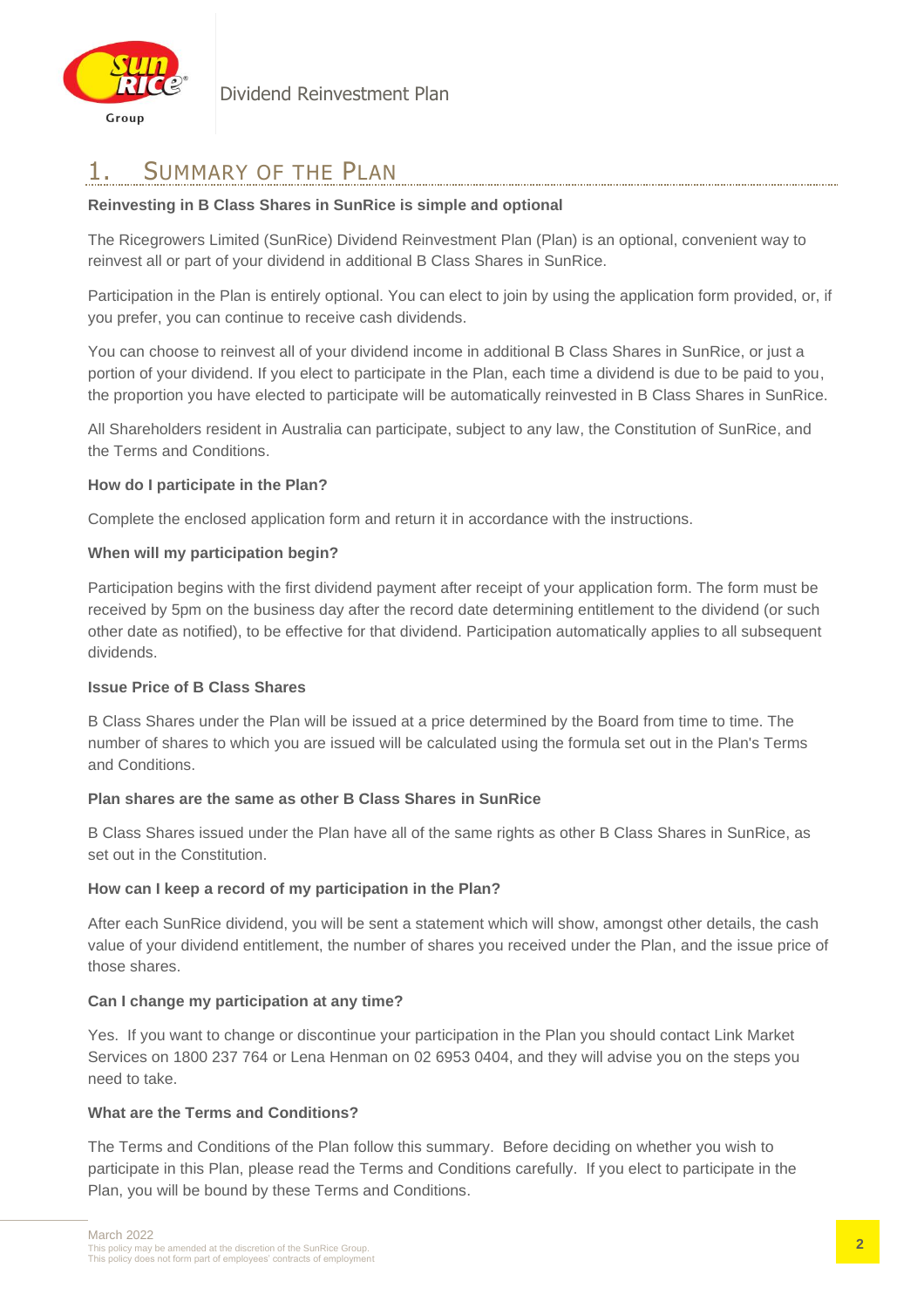

#### **Can the Plan be modified or cancelled?**

The Plan may be modified, suspended, recommenced or terminated by the Board of SunRice at any time.

#### **Maximum shareholding**

B Class Shares will not be issued under the Plan if the issue would breach any law or the Constitution of SunRice.

#### **What are the taxation implications?**

Under current law and practice, for Australian income tax purposes, the tax treatment of a dividend reinvested under this Plan will be the same as if you received a dividend in cash.

If you require investment or taxation advice on any aspects of the Plan or on your existing SunRice shareholding, you should contact an accountant or a professional adviser. Neither SunRice nor our Share Registry can provide you with advice on these matters.

#### **Any other questions?**

If you have any other questions about your SunRice shareholding or this Plan, please telephone Link Market Services on 1800 237 764 or Lena Henman on 02 6953 0404.

This information is important. Should you have any doubt about how to deal with it, please consult a suitably qualified adviser.

# 2. TERMS AND CONDITIONS

#### **2.1 Participating in the Plan**

A Shareholder may elect to receive additional Shares instead of cash for Dividends determined to be paid by SunRice in respect of all or some of their Shares.

Participation in the Plan is:

- optional;
- subject to the Terms and Conditions; and
- may be varied or terminated by a Participant at any time.

Where a Shareholder has more than one holding of Shares, each holding will be treated as separate for the purposes of the Plan, and the Terms and Conditions will apply as if each such holding were held by a separate Participant, unless the Board determines otherwise.

#### **2.2 Eligibility to Participate**

Subject to clauses 2.3 and 2.4, and unless the Board determines otherwise, each Shareholder is eligible to participate in the Plan.

If one or more joint Shareholders is/are not an eligible Shareholder, none of the joint Shareholders may apply to participate in the Plan with respect to the Shares jointly held.

#### **2.3 Issue in Contravention of applicable Law or Constitution**

If, in the opinion of the Board, the issue of Shares under the Plan or the holding of those Shares by a Participant may breach a provision of an Applicable Law or the Constitution,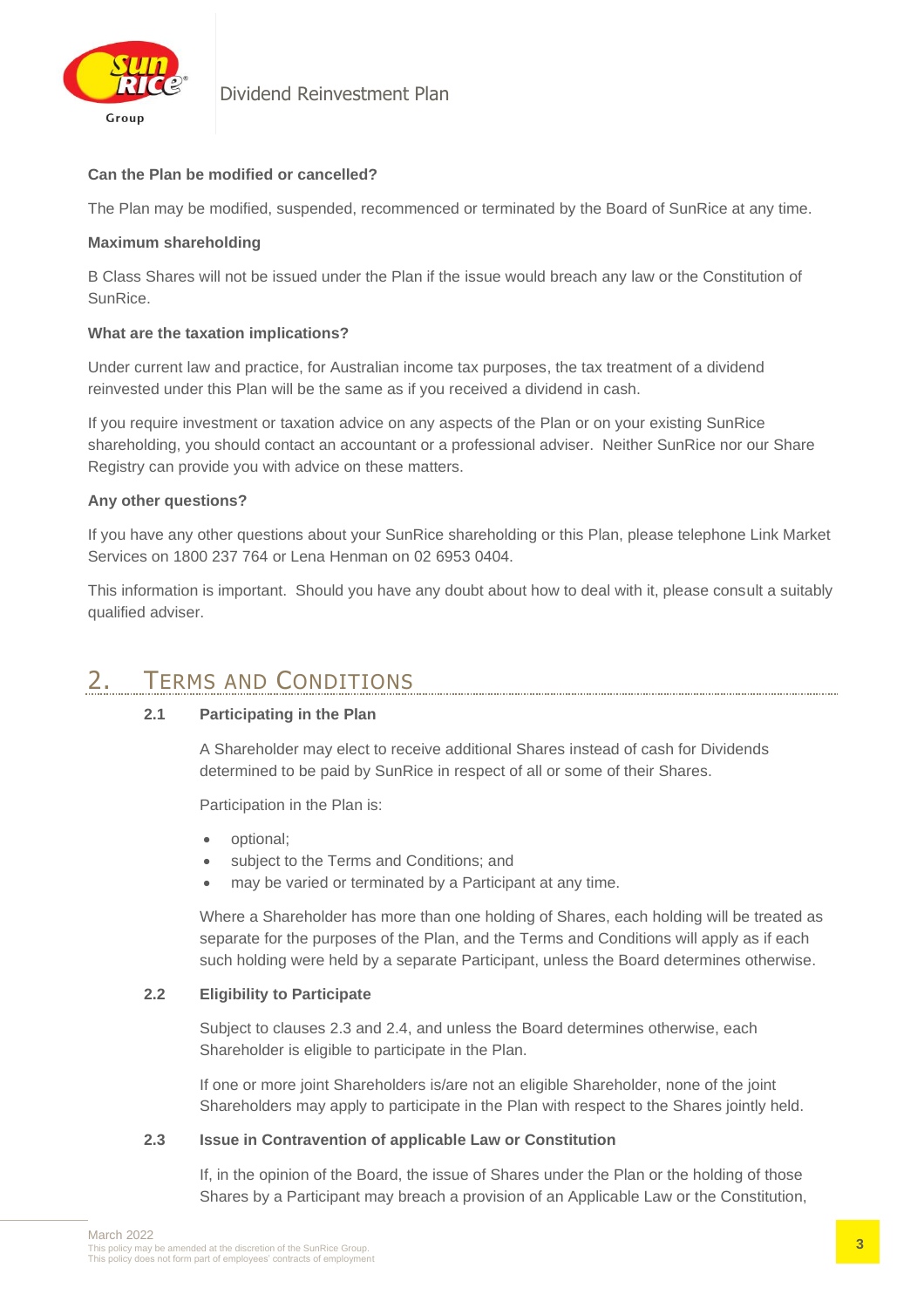

### Dividend Reinvestment Plan

prejudice the effective operation of the Plan, or otherwise be undesirable or impractical, the Board may:

- (a) decline to issue those Shares;
- (b) reduce the issue of those Shares on a proportionate basis; or
- (c) reduce or suspend the participation of that Participant in the Plan.

#### **2.4 Foreign Shareholders**

Unless otherwise determined by the Board, a Shareholder who is ordinarily resident outside Australia is not eligible to participate in the Plan.

#### **2.5 Application to Participate**

- 2.5.1 Application to participate in the Plan must be made on an Application Form signed by the Shareholder. Unless the Board determines otherwise, if Shares are jointly held by two or more eligible Shareholders, all joint holders of such Shares must sign a single Application Form.
- 2.5.2 The Board may, in its absolute discretion, accept or refuse any Application.
- 2.5.3 The details of a Participant recorded by SunRice remain in force until the Participant varies them by notice to SunRice in accordance with these Terms and Conditions.

#### **2.6 Extent of Participation**

- 2.6.1 A Shareholder eligible to participate in the Plan may elect to participate in the Plan:
	- 2.6.1.1 in respect of all Shares registered in that Shareholder's name ("Full Participation"); or
	- 2.6.1.2 in respect of only some of the Shares registered in that Shareholder's name ("Partial Participation").
- 2.6.2 Under Full Participation, all Shares registered in the Participant's name at the time of commencement of the Participant's Full Participation, and all Shares subsequently registered in the Participant's name (including Shares issued under the Plan), will participate in the Plan.
- 2.6.3 Under Partial Participation, only that number of Shares indicated by the Participant for participation in the Plan will participate in the Plan.
- 2.6.4 An Application Form received by SunRice that does not, in the Board's opinion, clearly indicate the extent of participation, may, without notice to the Shareholder and at the discretion of the Board, be rejected or may be treated by SunRice to be an Application for Full Participation. SunRice will not be liable to any Shareholder for any loss, damage or claim in relation to the Board's action under this clause.
- 2.6.5 An Application Form received by SunRice that indicates a number of Participating Shares in excess of the number of Shares held by the Shareholder making the Application will be deemed to be an Application for Full Participation.
- 2.6.6 Notwithstanding any other provision in this Plan, a Shareholder cannot elect to participate in the Plan: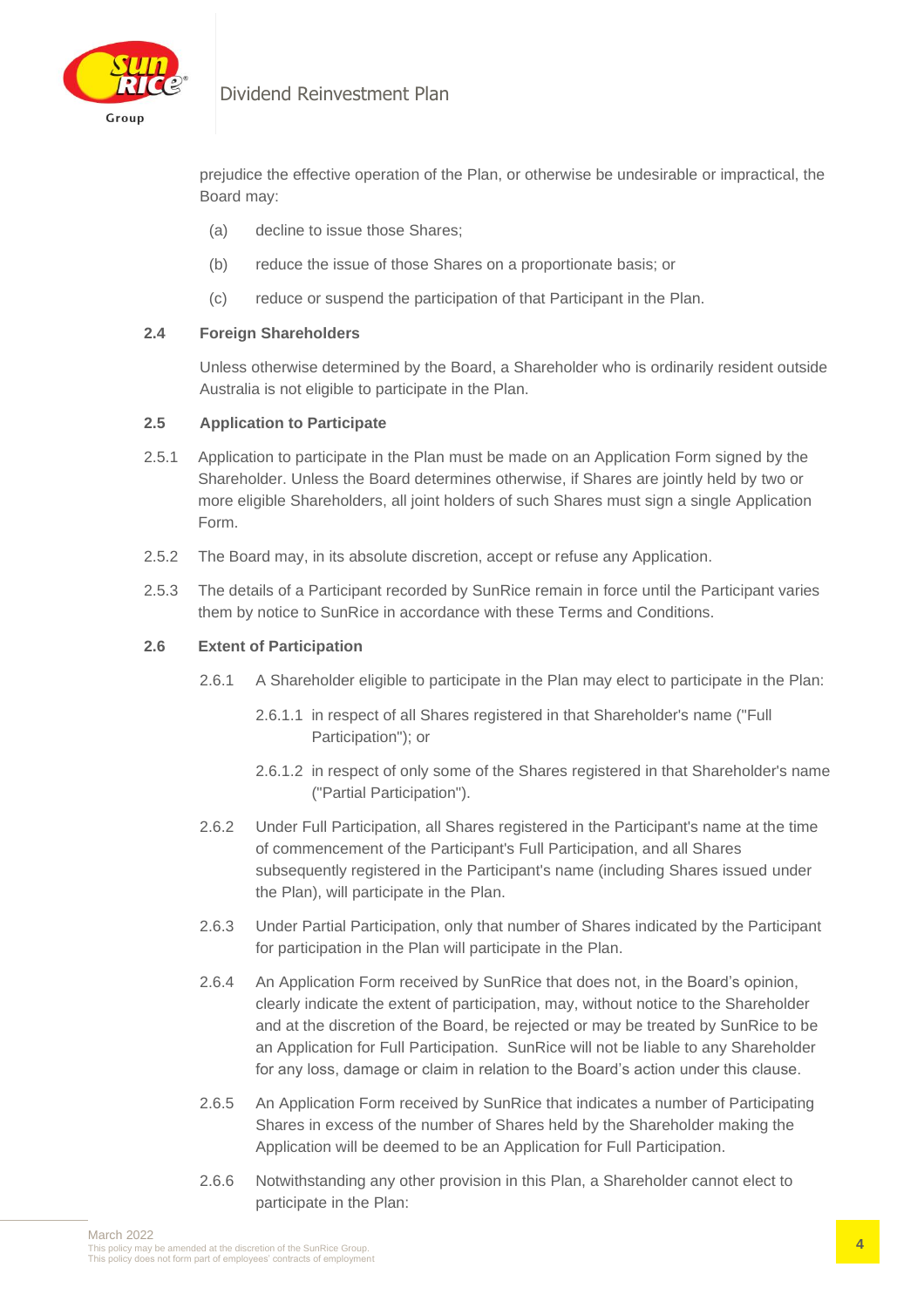

- 2.6.6.1 for more than the Maximum Participation; or
- 2.6.6.2 for less than the Minimum Participation.

#### **2.7 Operation of Plan**

2.7.1 On each Dividend Payment Date, the Board will allot to each Participant a number of Shares determined by the following formula:

S x D  $\mathcal{C}$ 

where:

**S** = the number of Participating Shares held by the Participant (being not more than the Maximum Participation and not less than the Minimum Participation).

**D** = the amount of the Dividend payable to the Participant on that Dividend Payment Date (less any applicable withholding tax or any other Dividend amount which SunRice is entitled to and does retain or otherwise deals with in accordance with any Applicable Law or the Constitution) in respect of one Participating Share (expressed in terms of cents with fractions of cents rounded to the nearest full cent).

 $C =$  the Issue Price.

2.7.2 Any fractions arising from the calculation under clause 7.1 will be rounded down to the next whole number of Shares. Any residual amount arising from this rounding down in relation to a Participant will be carried forward on behalf of the Participant and applied in the next dividend. No interest will accrue on amounts carried forward and, if a Participant terminates their involvement in the Plan, any balance at that time will be paid out to the Participant.

#### **2.8 Shares Allotted Under the Plan**

All Shares issued under the Plan will rank equally in all respects with all other Shares.

#### **2.9 Limits on Participation**

The Board may at any time set a Minimum Participation or a Maximum Participation.

To the extent that a Participant has specified a number of Participating Shares less than a prevailing Minimum Participation (including an election of Full Participation where the number of Participating Shares would be less than that limit), then for so long as the Minimum Participation applies, the number of Participating Shares for that Participant is deemed to be zero.

To the extent that a Participant has specified a number of Participating Shares in excess of the prevailing Maximum Participation (including an election of Full Participation where the number of Participating Shares would exceed that limit), then for so long as the Maximum Participation applies, the number of Participating Shares for that Participant is deemed to be the Maximum Participation.

If a shareholding account relates to a broker's clearing account, trustee or nominee, and the broker, trustee or nominee notifies SunRice that the relevant Shares are held for a number of different persons and specifies the number of Shares held for each of such persons as at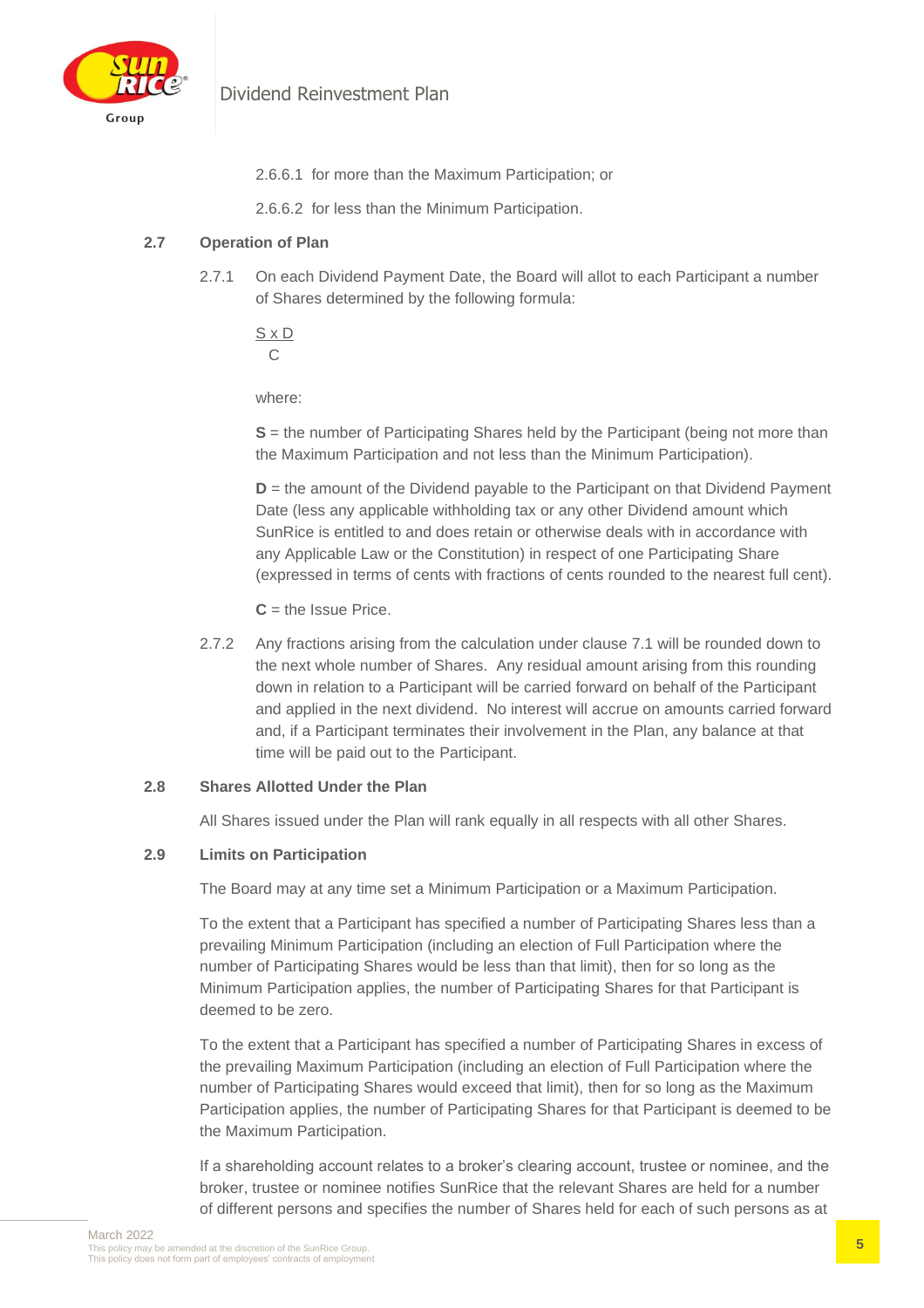

a particular dividend record date, then SunRice may determine that each such holding shall be taken to represent a separate Shareholder for the purpose of any applicable Minimum Participation or Maximum Participation.

#### **2.10 No cost to Shareholders**

No brokerage, commission, stamp duty or other transaction costs will be payable by Shareholders for Shares issued under the Plan.

#### **2.11 Variation to or termination of participation**

- 2.11.1 A Participant may at any time by giving notice in the prescribed form (if any) to SunRice:
	- 2.11.1.1 increase or decrease the number of its Participating Shares as follows:
		- (i) move from Full Participation to Partial Participation or from Partial Participation to Full Participation; or
		- (ii) maintain Partial Participation but increase or decrease the number of its Participating Shares; or
	- 2.11.1.2 terminate its participation in the Plan.
- 2.11.2 A Participant's participation in the Plan terminates:
	- 2.11.2.1 on receipt by SunRice of a notice in accordance with these Terms and Conditions;
	- 2.11.2.2 on the date of registration of a transfer of all of the Participant's Participating Shares;
	- 2.11.2.3 on termination of the Plan by SunRice under these Terms and Conditions;
	- 2.11.2.4 on receipt of notice of the Participant's death in accordance with these Terms and Conditions; or
	- 2.11.2.5 on the Participant ceasing to be eligible to participate in the Plan.
- 2.11.3 If a Participant dies, participation by that Participant and any other Participants with whom the deceased was a joint Participant will be terminated upon receipt by SunRice of notice of the death of the Participant.
- 2.11.4 Where all of a Participant's Shares are Participating Shares and the Participant disposes of some (but not all) of those Shares, then subject to rule 2.11.1, the remaining Shares held by the Participant continue to be Participating Shares.
- 2.11.6 Where only some of a Participant's Shares are Participating Shares and the Participant disposes of part of the Participant's total holding, then the Shares disposed of are deemed not to be Participating Shares. If the number of Shares disposed of is more than the number of the Participant's Shares not participating in this Plan, the disposal is deemed to include all the Participant's holding not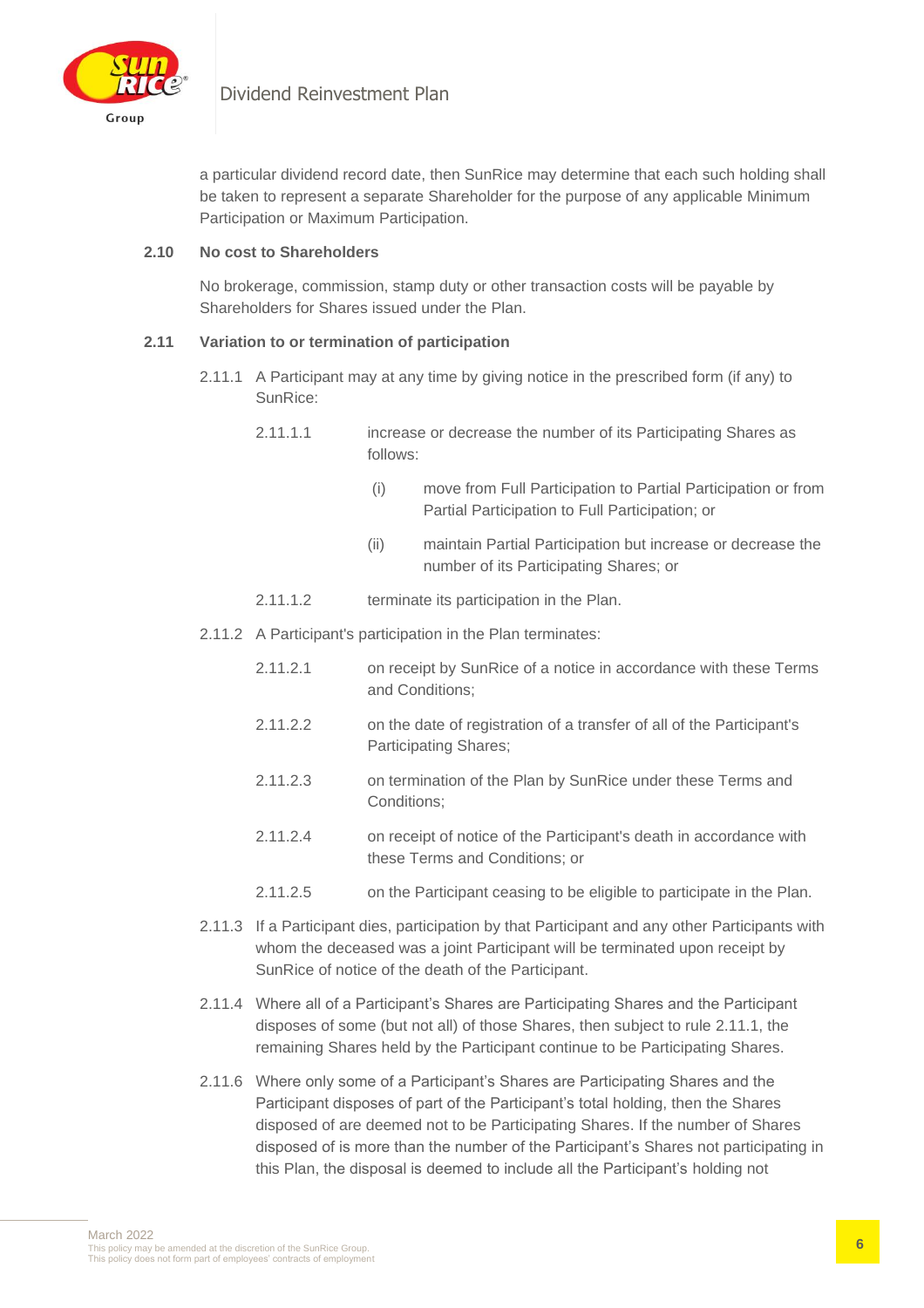

## Dividend Reinvestment Plan

participating in this Plan, and the balance (if any) will be attributed to Participating Shares.

#### **2.12 Notices**

- 2.12.1 All notices must be in writing and in a form required by SunRice.
- 2.12.2 SunRice may accept or reject an Application or notice which is not properly completed or signed.
- 2.12.3 Prior to acceptance, SunRice may clarify with a Shareholder any instruction with respect to an Application or notice in order for the Application or notice to be properly completed.
- 2.12.4 The accidental omission by SunRice to give any notice under the Plan to any Shareholder, ASX or any other person will not invalidate any act, matter or thing.

#### **2.13 Participant's Acknowledgement**

By applying to participate in the Plan, an applicant:

- (a) warrants to SunRice that it is eligible to participate in the Plan;
- (b) authorises SunRice (and its officers or agents) to correct any error in, or omission from, its Application Form;
- (c) acknowledges that SunRice may, in its absolute discretion, accept or refuse the applicant's Application;
- (d) acknowledges and accepts all of the matters set out in these Terms and Conditions, and agrees not to do any act or thing which would be contrary to the spirit, intention or purpose of the Plan or the Terms and Conditions;
- (e) acknowledges that neither SunRice nor the Share Registry has provided the Shareholder with investment advice, financial product advice or any securities recommendation concerning its decision to apply to participate in the Plan and that neither has any obligation to provide any such advice or recommendation; and
- (f) acknowledges that neither SunRice nor the Share Registry (nor any officer of SunRice or the Share Registry) will be liable or responsible to the Shareholder for any loss or disadvantage suffered or incurred by the Shareholder as a result, directly or indirectly, of the establishment or operation of the Plan or participation in the Plan or in relation to any advice given with respect to participation in the Plan.

#### **2.14 Suspension, modification and termination of the Plan**

- 2.14.1 The Plan may be suspended, modified, recommenced or terminated by the Board at any time.
- 2.14.2 A modification, suspension, recommencement or termination of the Plan will take effect on such date as the Board determines.
- 2.14.3 Any modification, suspension, recommencement or termination of the Plan will not give rise to any liability on the part of, or right or action against, SunRice.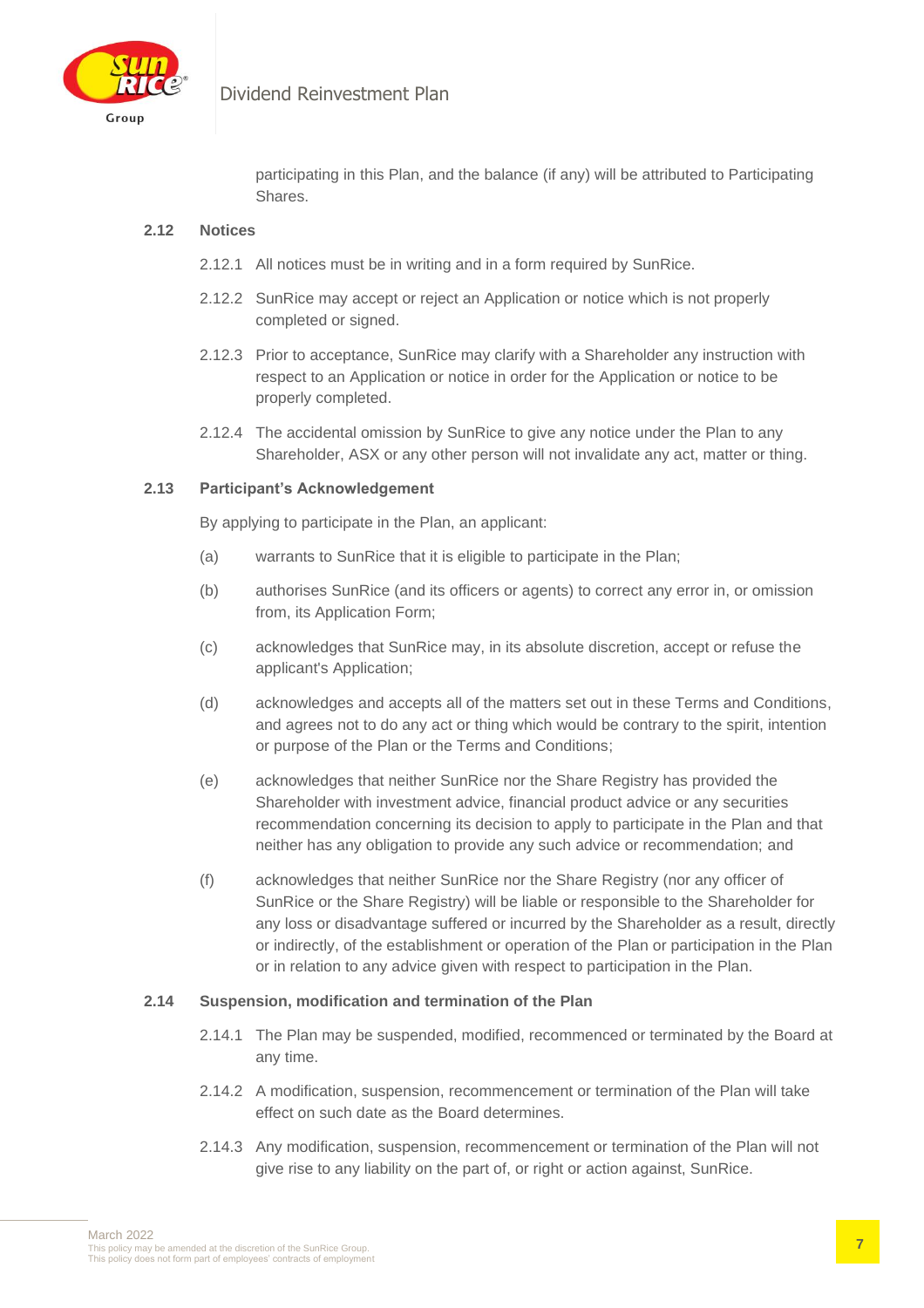

- 2.14.4 If the Terms and Conditions of the Plan are modified, a Participant continues to participate under the modified Plan, unless the Participant terminates its participation in the Plan.
- 2.14.5 The Board may settle in such manner as they think expedient, any difficulties, anomalies or disputes which may arise under or in connection with the Plan, whether generally or in relation to any Shareholder or any Shares.

#### **2.15 Taxation**

- 2.15.1 Neither SunRice nor its Board, officers, employees, representatives or agents:
	- 2.15.1.1 take any responsibility or assume any liability for the taxation liabilities of any Participant in connection with the Plan; or
	- 2.15.1.2 represent or warrant that any person will gain any taxation advantage or will not incur a taxation liability or disadvantage as a result of participation in the Plan.
- 2.15.2 As individual circumstances and laws vary considerably, specific taxation advice from professional advisers should be obtained by each Participant.

#### **2.16 Stock Exchange Listing**

If the Shares are quoted on a stock exchange, SunRice will apply for Shares issued under the Plan to be quoted on that stock exchange.

#### **2.17 Definitions**

In these Terms and Conditions:

#### **"Applicable Law**" means:

- (a) *Corporations Act 2001* (Cth), *Corporations Regulations 2001* (Cth), and any other law or regulation relating to the issue or holding of Shares; and
- (b) in the event the Shares are listed on a stock exchange, the listing rules of the stock exchange ("**Listing Rules**") and any other rules enacted by that stock exchange.

**"Application"** means an application by a Shareholder to become a Participant.

**"Application Form"** means a form approved by the Board for participation in the Plan.

**"Board"** means the board of directors of SunRice.

**"Constitution"** means the constitution of SunRice.

**"Dividend"** means any dividend payable by SunRice in respect of a Share.

**"Dividend Payment Date"** means the date on which SunRice pays a Dividend.

**"Issue Price"** means the price at which Shares will be issued under this Plan as determined by the Board from time to time.

**"Maximum Participation"** means the maximum number of Shares, as set by the Board in its discretion from time to time, which a Participant may elect to be Participating Shares.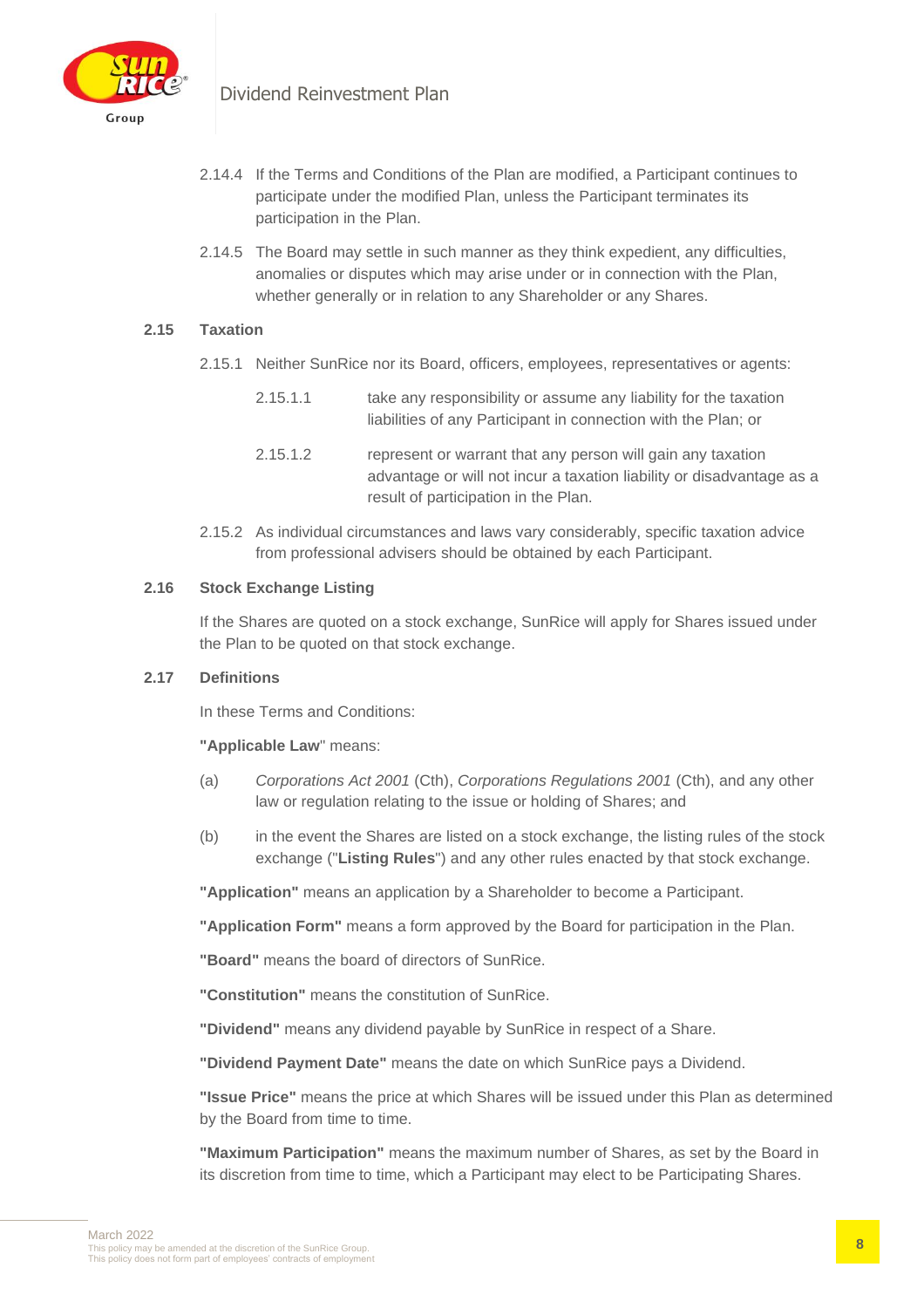



**"Minimum Participation"** means the minimum number of Shares, as set by the Board in its discretion from time to time, which a Participant may elect to be Participating Shares.

**"Participant"** means a Shareholder participating in the Plan.

**"Participating Share"** means a Share participating in the Plan.

**"Plan"** means the SunRice Dividend Reinvestment Plan.

**"Share"** means a B Class Share in SunRice.

**"Shareholder"** means a registered holder of a Share.

"**Share Registry**" means the share registry which maintains SunRice's share register.

**"SunRice"** means Ricegrowers Limited ABN 55 007 481 156.

**"Terms and Conditions"** means these terms and conditions of the Plan as they may be amended from time to time.

#### **2.18 Interpretations**

2.18.1 In these Terms and Conditions, unless the contrary intention appears:

- (a) a word denoting any gender includes all genders;
- (b) a word denoting an individual includes a corporation and vice versa;
- (c) a word denoting the singular includes the plural and vice versa;
- (d) headings are for ease of reference only and do not affect the meaning; and
- (e) a reference to a clause is a reference to a clause of these Terms and Conditions (unless stated otherwise).
- 2.18.2 These Terms and Conditions are subject to Applicable Law and the Constitution.
- 2.18.3 Any reference in these Terms and Conditions to any Applicable Law includes a reference to that Applicable Law as from time to time amended, consolidated, reenacted or replaced.

#### **2.19 General**

- 2.19.1 The Board may delegate any power, discretion or function under the Plan to any person.
- 2.19.2 Subject to the Constitution, SunRice may implement the Plan in any manner SunRice thinks fit.
- 2.19.3 The Plan, its operation and these Terms and Conditions are governed by the laws of New South Wales, and each Shareholder submits to the jurisdiction of the courts of that State and the courts which may hear appeals from those courts.
- 2.19.4 Despite anything else in these Terms and Conditions, the Applicable Law prevails to the extent of any inconsistency.